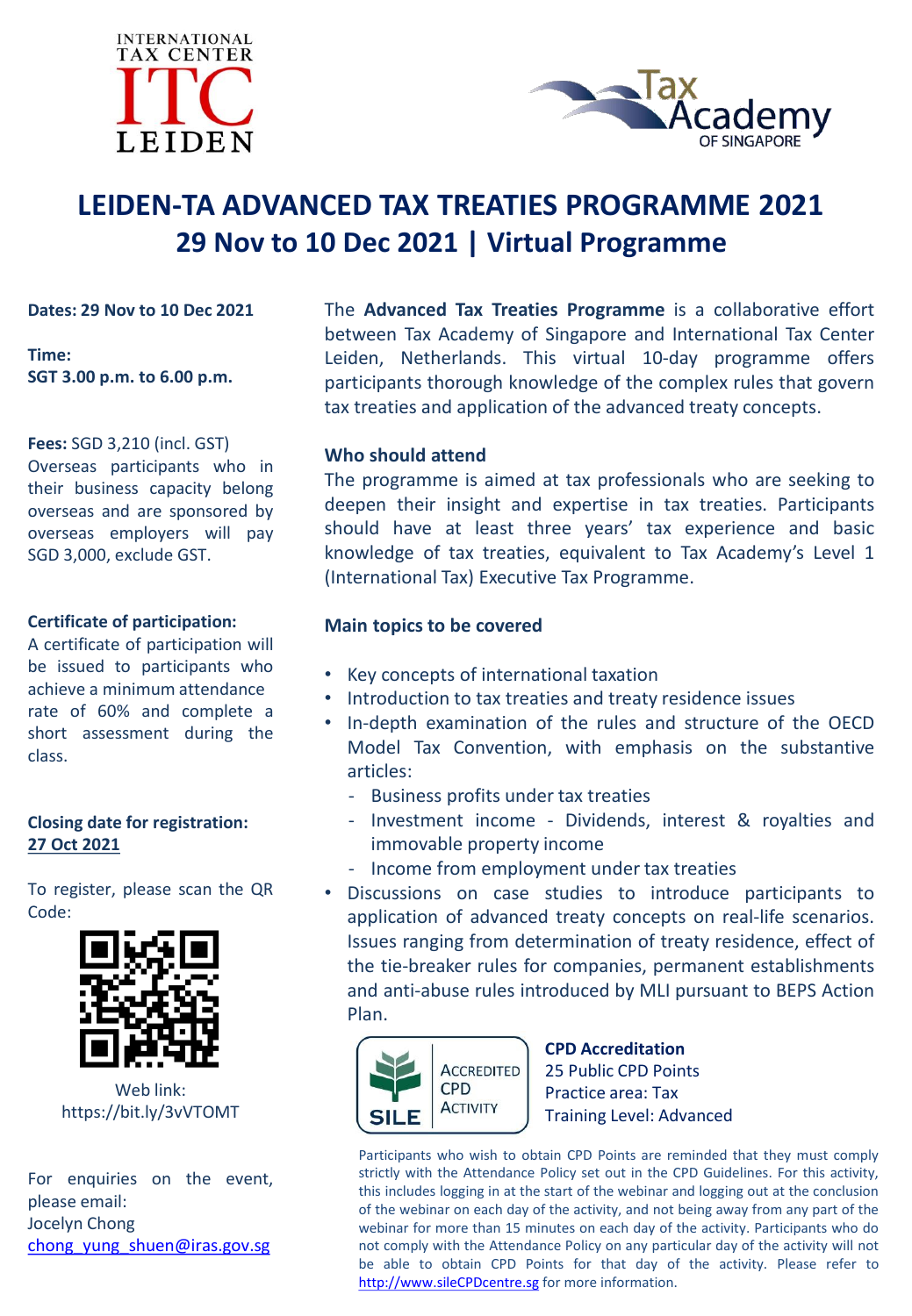#### **Speakers:**

- Prof. dr. Kees van Raad, Chairman, International Tax Center Leiden
- Siddharth Parekh Adv LLM, Lecturer, International Tax Center Leiden

**Key Concepts of International Taxation Introduction to Tax Treaties & Treaty Residence Issues**

**Dates & Time: 29 & 30 Nov | SGT 3.00.p.m to 6.00p.m. (incl. 20 minutes break)**

In order to bring the participants from various backgrounds up to the same level, a quick introduction on taxation of cross-border income and methods of double taxation relief (juridical and economic double taxation) will be made. Next, the various methods to relieve juridical double taxation will be analyzed: both their operation and their advantages & disadvantages. A brief overview is presented of the types of relief countries may offer regarding of economic double taxation of dividends at corporate and shareholder levels.

Finally, the interaction between the distributive articles and the double taxation relief provisions will be examined and explained, along with a detailed analyses of the key concepts `residence´ and `source´. With regard to `residence´, the changes in the 2008 OECD Model Convention Commentary update on the tie-breaker rule and the impact on the `loser´ state's capability to be residence state for purposes of tax treaties with third countries (triangular situations) will be analyzed in some detail. Additionally, the impact of significant case law on the issue will be considered.

**Introduction to Tax Treaties & Treaty Residence Issues (continued) Business Profits Taxation under Tax Treaties**

**Dates & Time: 1, 2, 3 & 6 Dec | SGT 3.00pm to 6.00pm (incl. 20 minutes break)**

The main topics of this comprehensive subject include the contents and application of the distributive rules of OECD Model Article 7: the main rule and the exception if business is conducted through a 'permanent establishment´ (PE) in the other state. Further, the concept of PE of Art. 5 OECD and UN Models (physical PE, project PE, agency PE and the UN Model's Service PE) will be thoroughly explained. The practical difficulties encountered in applying Articles 5 and 7 will be examined in detail.

Certain topics in the application of tax treaties continue to puzzle tax practitioners and tax administrators alike. One of these topics includes the taxation of business profits under Art. 7 of the OECD Model. In 2010, the OECD included in the update of the OECD Model & Commentary a new Article 7 with Commentary. In the updated rules, a novel approach is taken to many of the issues that have arisen in the past with regard to the attribution of profits to a permanent establishment. This lecture will deal with these issues and also analyze the interpretation and application of these new Art. 7 rules. Further, special attention will be paid to income attribution to Project PEs and Agency PEs .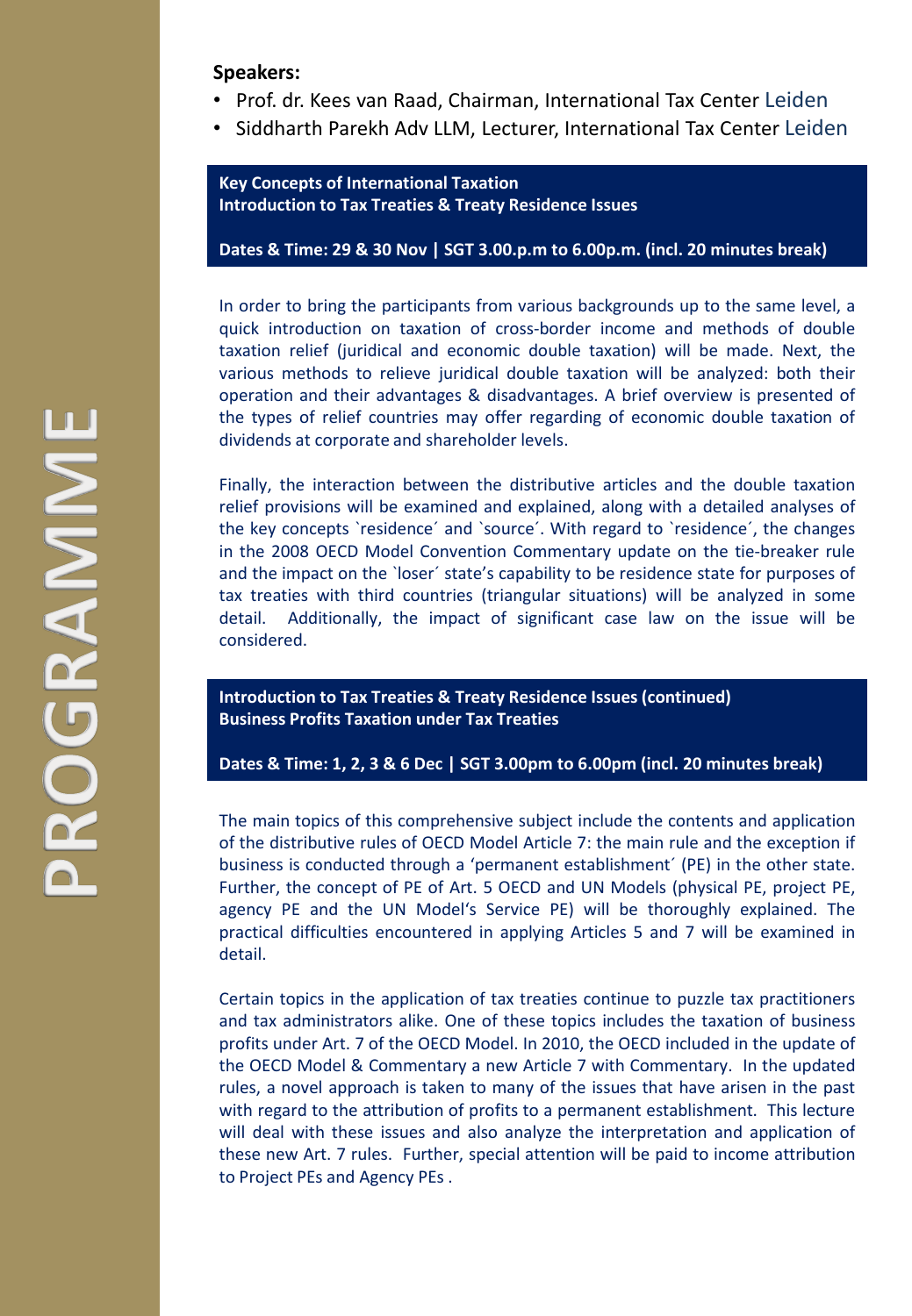**Investment Income - Dividends, Interest & Royalties; Immovable Property and Income from Employment, Pensions, etc. under Tax Treaties**

**Dates & Time: 7 & 8 Dec | SGT 3.00p.m. to 6.00p.m. (incl. 20 minutes break)**

Investment Income - Dividends, interest & royalties; Immovable property and Income from employment, pensions, etc. under tax treaties

The tax treaty rules on investment income vary with the nature of the investment. Immovable property income is typically subject to ordinary taxation in the source country, whereas income from intangible rights (shares, debts, intellectual property rights) is usually subject to flat-rate gross-basis taxation in the source country with the residence country taxing it again with a tax credit provided for the source country tax. The taxation of investment income gives rise to numerous interpretational and practical issues, the most important ones of which will be touched upon in this day's topic.

There will also be a detailed examination of the definitions of dividends, interest and royalties – in particular, possible differences between domestic and treaty law qualifications as well as dual source issues with respect to interest income. Further, the concept of the `beneficial owner´ clause will be analyzed, particularly in light of the 2014 update of the OECD Commentary on this issue. With regard to immovable property, the developments on the application of Articles 6 and 13 as well as the practical difficulties in tax treaty application due to the interaction of Articles 6, 7 and 21 will be analyzed.

Income from employment, pensions, etc. under tax treaties

The grown international mobility of labor has greatly increased the importance of OECD Model Articles 15 through 20, each of which deals with a particular type of service income. With the rise of cross-border secondment of employees by Multinational Enterprises (MNEs), the issue of how to deal with temporary crossborder employment in multiple states has become increasingly important.

The main rules are laid down in Article 15 which gives rise to a variety of important issues in international tax practice. However, due to numerous undefined terms in the provision (such as `employer', 'remuneration paid by or on behalf of'), practical difficulties arise in the interpretation and application of this article, leading to many undesirable situations of double taxation or double non-taxation. Issues such as international hiring out of labor and the residence of the employer will be analyzed in some detail (including involving employers who are tax exempt or are a hybrid entity such as a partnership).

In addition to an analysis of some of these cross-border issues, other points arising under the rules on the remuneration of directors (Article 16), artistes and sportsmen (Article 17) and pensions (Article 18) will be discussed. There has also been a trend in the issuance of stock options (addressed under Article 15) in the recent years. With the cross-border movement of employees, numerous treaty issues such as mismatches in taxing events and timing, multiple residence taxation, identification of services to which the option relates arise. Various OECD approaches (based on date of vesting and exercise) to the cross-border taxation of stock options will be examined in different cross-border situations.

#### **Case Studies Discussion and Question and Answers Session**

**Dates & Time: 9 & 10 Dec | SGT 3.00p.m. to 6.00p.m. (incl. 20 minutes break)**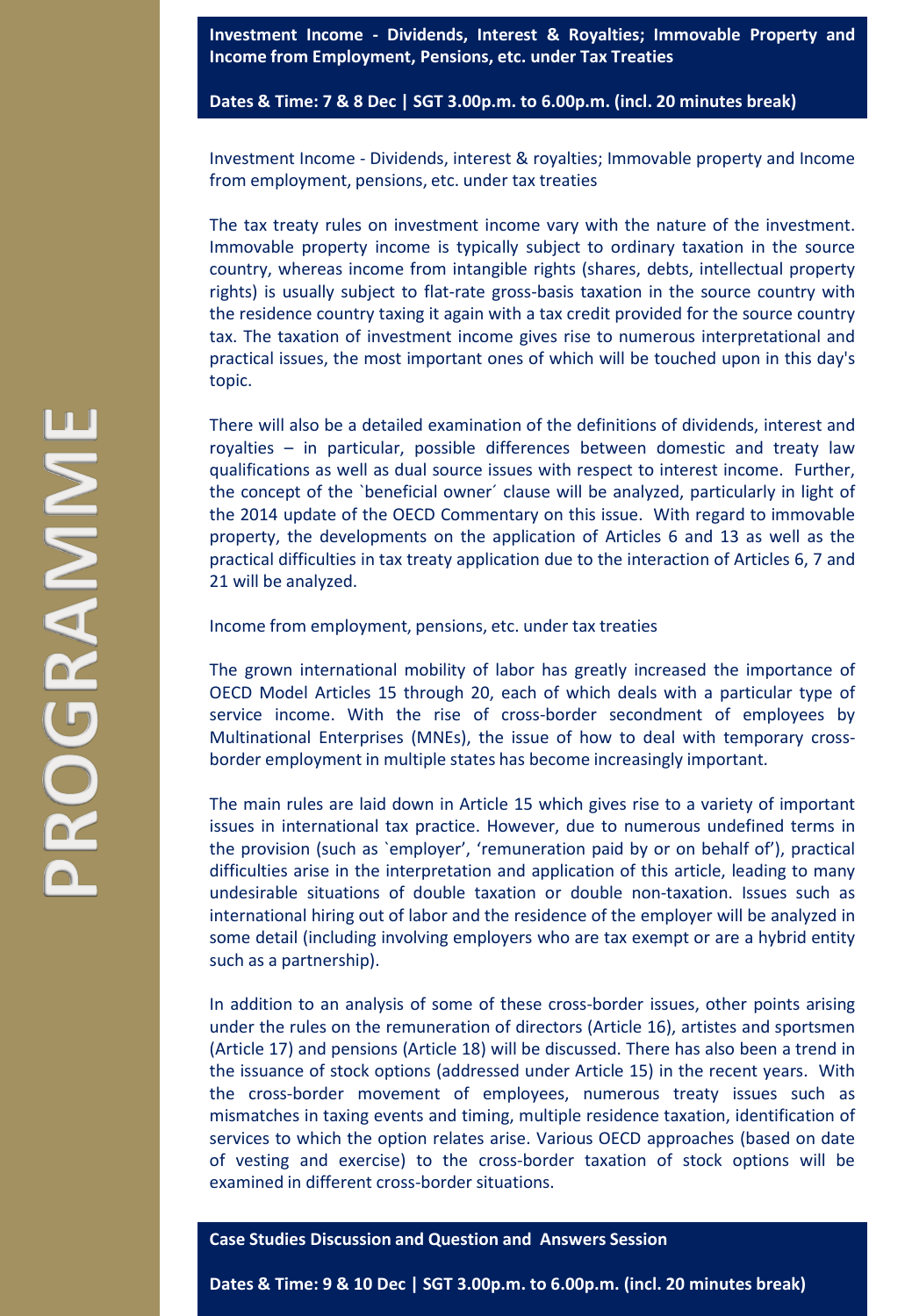Kees van Raad is chairman of the International Tax Center Leiden, of counsel to Loyens & Loeff and Professor em. of International Tax Law at the University of Leiden. He is also chair of the International Fiscal Association's Jury for the annual Mitchell B. Carroll Prize, a past member (1986-2006) of its Permanent Scientific Committee and an Honorary Member of IFA. He is a member of the Advisory Panel of BRITACOM (the tax branch of the organization set up to develop and implement China's Belt and Road Initiative). Further, he was a member (1999-2012) and chairman (2006-2012) of the Executive Board of the European Association of Tax Law Professors and a member (2003-2015) of the Supervisory Board of the Max Planck Institute for Tax Law and Public Finance in Munich, Germany.

He has published comprehensively on issues of international tax law, and in particular on tax treaties. He has lectured in more than 30 countries, has held visiting professorships at many universities abroad and is a frequent speaker at foreign conferences, congresses and seminars.

# **Siddharth Parekh Teaching Associate, International Tax Center Leiden**

Siddharth is a partner at Sunil G Parekh & Co, Chartered Accountants, a Mumbai based tax and accounting firm and focuses on advising clients on international tax and transfer pricing issues. He has previously worked in the international tax team of EY in their London and Mumbai offices. A chartered accountant from the Institute of Chartered Accountants of India, he obtained his Adv LLM in International Tax Law from Leiden University, where he worked as a teaching assistant and continues to lecture on international tax law.